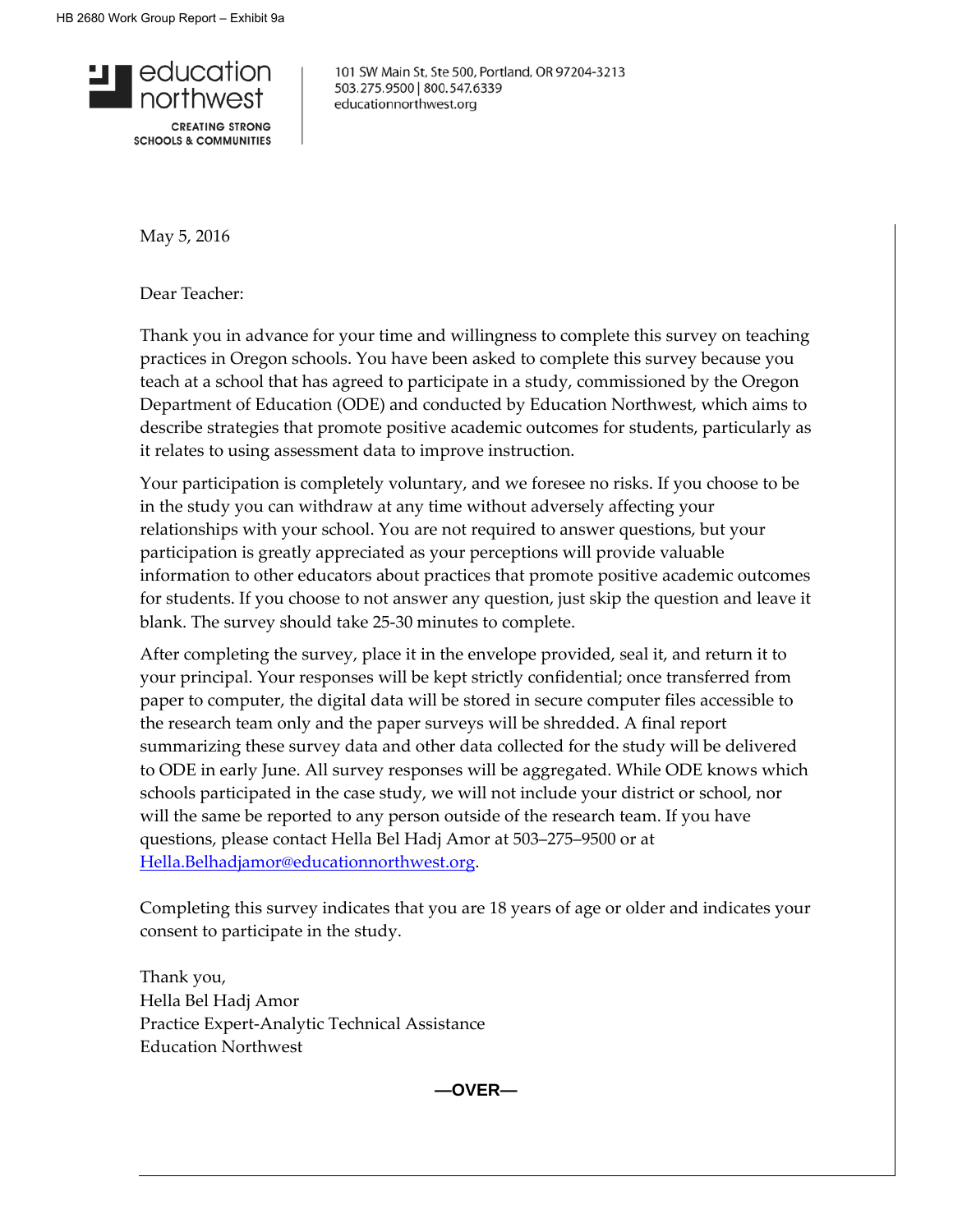# **Teacher Survey on Instructional Practices in Oregon Schools**

**Please rate how strongly you agree or disagree with each of the following statements (select one).** 

| <b>Common Core State Standards (CCSS),</b><br><b>Curriculum, and Instruction</b>                                        | <b>Strongly</b><br>agree                      | <b>Agree</b>                                  | <b>Slightly</b><br>agree                      | <b>Slightly</b><br>disagree | <b>Disagree</b>                               | <b>Strongly</b><br>disagree                   |
|-------------------------------------------------------------------------------------------------------------------------|-----------------------------------------------|-----------------------------------------------|-----------------------------------------------|-----------------------------|-----------------------------------------------|-----------------------------------------------|
| I believe that implementing the CCSS has greatly<br>improved learning for the majority of my students                   | O                                             | O                                             | O                                             | O                           | $\bigcirc$                                    | ( )                                           |
| I believe strongly that my students can master the<br>CCSS                                                              | O                                             | O                                             | O                                             | O                           | ◯                                             | $\left(\begin{array}{c} 1 \end{array}\right)$ |
| My classroom textbooks and other main curricular<br>materials are aligned with the CCSS                                 | ( )                                           | ◯                                             | ()                                            | O                           | $\bigcirc$                                    | $\bigcap$                                     |
| I have sufficient resources on evidence-based<br>practices to implement the CCSS                                        | O                                             | ∩                                             | O                                             | O                           | ∩                                             | ◯                                             |
| I have fully incorporated the CCSS into my<br>teaching practice                                                         | ◯                                             | ∩                                             | ∩                                             | ◯                           | ◯                                             | ◯                                             |
| I believe implementing the CCSS has improved my<br>teaching and classroom practice                                      | O                                             | $\left(\begin{array}{c} 1 \end{array}\right)$ | $\left(\begin{array}{c} 1 \end{array}\right)$ | O                           | O                                             |                                               |
| I am very skilled in providing student-centered<br>instruction that is informed by formative<br>assessment data         | $\left(\begin{array}{c} 1 \end{array}\right)$ | $\bigcap$                                     | $\bigcap$                                     | ◯                           | $\bigcap$                                     |                                               |
| I am very skilled in providing culturally-responsive<br>instructional practices to address achievement<br>gaps          | ( )                                           | $\bigcap$                                     | ◯                                             | ◯                           | $\left(\begin{array}{c} 1 \end{array}\right)$ |                                               |
| I set clear learning goals and expectations for my<br>students                                                          | $\bigcirc$                                    | $\bigcirc$                                    | $\left( \right)$                              | O                           | $\bigcirc$                                    |                                               |
| I give my students opportunities to take ownership<br>of their learning                                                 | O                                             | ◯                                             | $\bigcap$                                     | O                           | $\bigcap$                                     |                                               |
| I regularly provide substantive feedback to students                                                                    | $\bigcirc$                                    | ∩                                             | ∩                                             | O                           | ∩                                             | ∩                                             |
| I am very prepared to teach the CCSS to                                                                                 | <b>Strongly</b><br>agree                      | <b>Agree</b>                                  | <b>Slightly</b><br>agree                      | <b>Slightly</b><br>disagree | <b>Disagree</b>                               | <b>Strongly</b><br>disagree                   |
| General education students                                                                                              | O                                             | O                                             | O                                             | O                           | O                                             | O                                             |
| <b>Students receiving English Learner services</b>                                                                      | O                                             | O                                             | O                                             | O                           | O                                             | O                                             |
| Students with disabilities                                                                                              | O                                             | O                                             | O                                             | O                           | O                                             | O                                             |
| Other academically at-risk students                                                                                     | ∩                                             | ∩                                             | ∩                                             | O                           | ∩                                             | ∩                                             |
| Leadership                                                                                                              | <b>Strongly</b><br>agree                      | Agree                                         | <b>Slightly</b><br>agree                      | <b>Slightly</b><br>disagree | <b>Disagree</b>                               | <b>Strongly</b><br>disagree                   |
| Our faculty has an effective process for making<br>group decisions to solve problems                                    | O                                             | O                                             | O                                             | O                           | O                                             | ◯                                             |
| I participate in school leadership role(s)                                                                              | O                                             | O                                             | O                                             | O                           | O                                             | ∩                                             |
| Teaching staff and leadership have a coherent,<br>shared vision for implementing the state-adopted<br>content standards | O                                             | O                                             | O                                             | O                           | O                                             | $\bigcirc$                                    |
| Colleagues agree upon and embrace common<br>achievement expectations                                                    | O                                             | O                                             | O                                             | O                           | O                                             | O                                             |
| The school improvement team provides effective<br>leadership at this school                                             | O                                             | O                                             | O                                             | O                           | O                                             | $\bigcirc$                                    |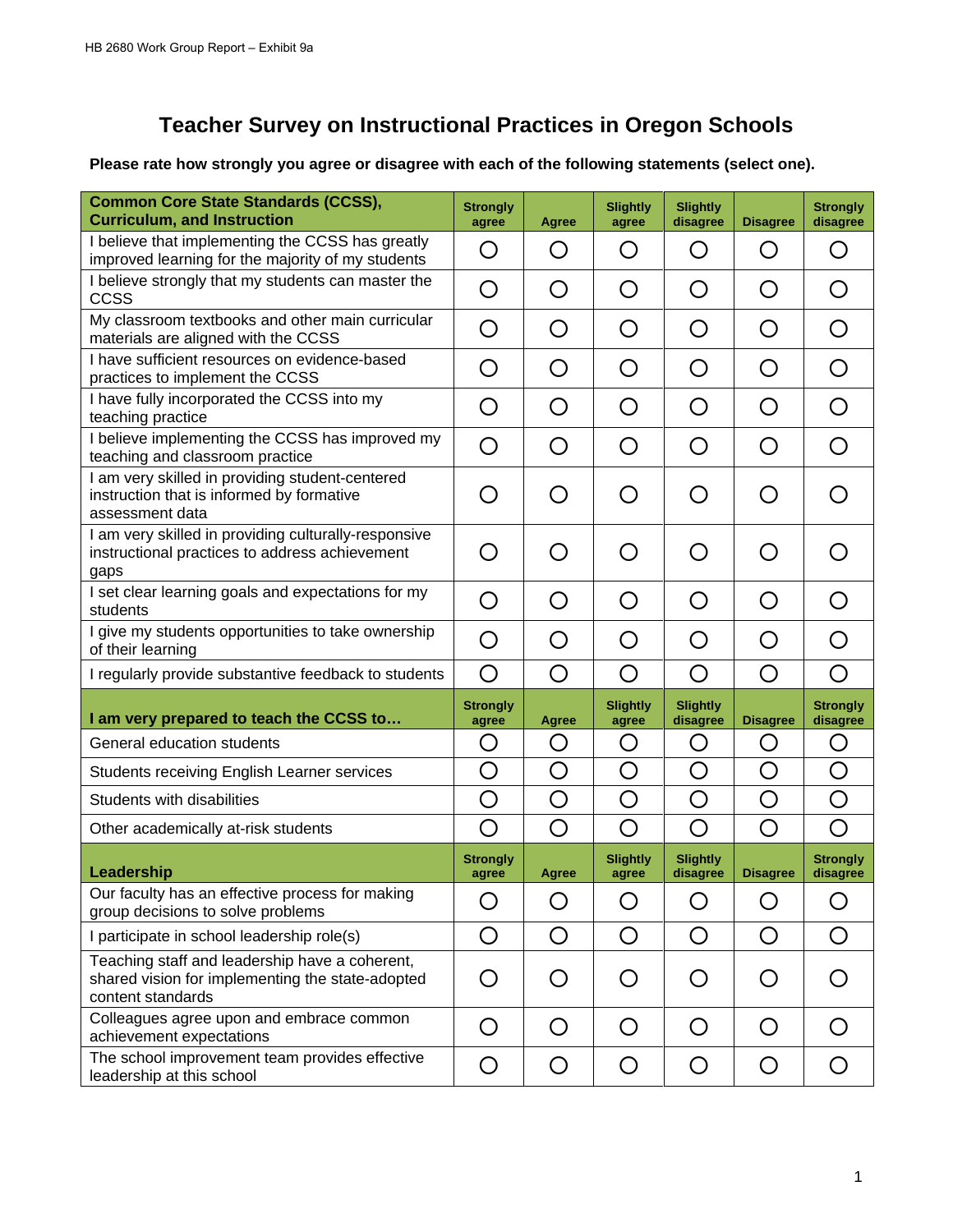| I am very satisfied with my level of influence<br>and input into                                                                             | <b>Strongly</b><br>agree | <b>Agree</b> | <b>Slightly</b><br>agree | <b>Slightly</b><br>disagree | <b>Disagree</b>                               | <b>Strongly</b><br>disagree                   |
|----------------------------------------------------------------------------------------------------------------------------------------------|--------------------------|--------------|--------------------------|-----------------------------|-----------------------------------------------|-----------------------------------------------|
| Selecting curriculum                                                                                                                         | O                        | O            | O                        | O                           | O                                             | O                                             |
| Selecting in-service professional development<br>program topics and content                                                                  | O                        | O            | O                        | O                           | O                                             | $\left(\begin{array}{c} 1 \end{array}\right)$ |
| Planning school improvement                                                                                                                  | O                        | O            | O                        | O                           | O                                             | O                                             |
| Developing and implementing student discipline<br>procedures                                                                                 | O                        | O            | O                        | O                           | O                                             | $\bigcap$                                     |
| Selecting new teachers to this school                                                                                                        | O                        | O            | O                        | O                           | O                                             | O                                             |
| The leadership at my school                                                                                                                  | <b>Strongly</b><br>agree | <b>Agree</b> | <b>Slightly</b><br>agree | <b>Slightly</b><br>disagree | <b>Disagree</b>                               | <b>Strongly</b><br>disagree                   |
| Emphasizes high expectations of success for each<br>and every student                                                                        | O                        | O            | O                        | O                           | O                                             | O                                             |
| Holds teachers to high professional standards for<br>delivering instruction                                                                  | O                        | O            | O                        | O                           | O                                             | O                                             |
| Provides constructive feedback that helps teachers<br>improve teaching                                                                       | O                        | O            | O                        | O                           | O                                             | ∩                                             |
| Ensures teachers are using data to improve<br>student learning                                                                               | O                        | O            | O                        | O                           | $\bigcirc$                                    | $\left(\begin{array}{c} 1 \end{array}\right)$ |
| Has established a balanced assessment system<br>that includes formative, interim, and summative<br>assessments to improve instruction        | ◯                        | ∩            | ∩                        | O                           | ◯                                             |                                               |
| Provides opportunities to discuss our vision with<br>staff, parents, and key stakeholders on providing<br>the best education to our students | O                        | O            | O                        | O                           | O                                             |                                               |
| Collects input from students, parents, and other<br>community partners to design important policies<br>and practices at our school           | O                        | O            | O                        | O                           | $\left(\begin{array}{c} 1 \end{array}\right)$ | ( )                                           |
| I have sufficient access to the following<br>resources to support quality instruction:                                                       | <b>Strongly</b><br>agree | <b>Agree</b> | <b>Slightly</b><br>agree | <b>Slightly</b><br>disagree | <b>Disagree</b>                               | <b>Strongly</b><br>disagree                   |
| Appropriate instructional materials                                                                                                          | O                        | O            | O                        | O                           | O                                             | O                                             |
| A broad range of professional support personnel<br>such as content area specialists, behavior<br>specialists, etc.                           | $\left( \ \right)$       | O            | O                        | O                           | $\left(\begin{array}{c} 1 \end{array}\right)$ |                                               |
| Office equipment and supplies such as copy<br>machines, paper, pens, etc.                                                                    | O                        | O            | O                        | O                           | O                                             |                                               |
| Instructional technology, including computers,<br>printers, software and reliable internet access to<br>support instructional practices      | O                        | O            | O                        | O                           | O                                             |                                               |

## **Please rate how strongly you agree or disagree with each of the following statements (select one).**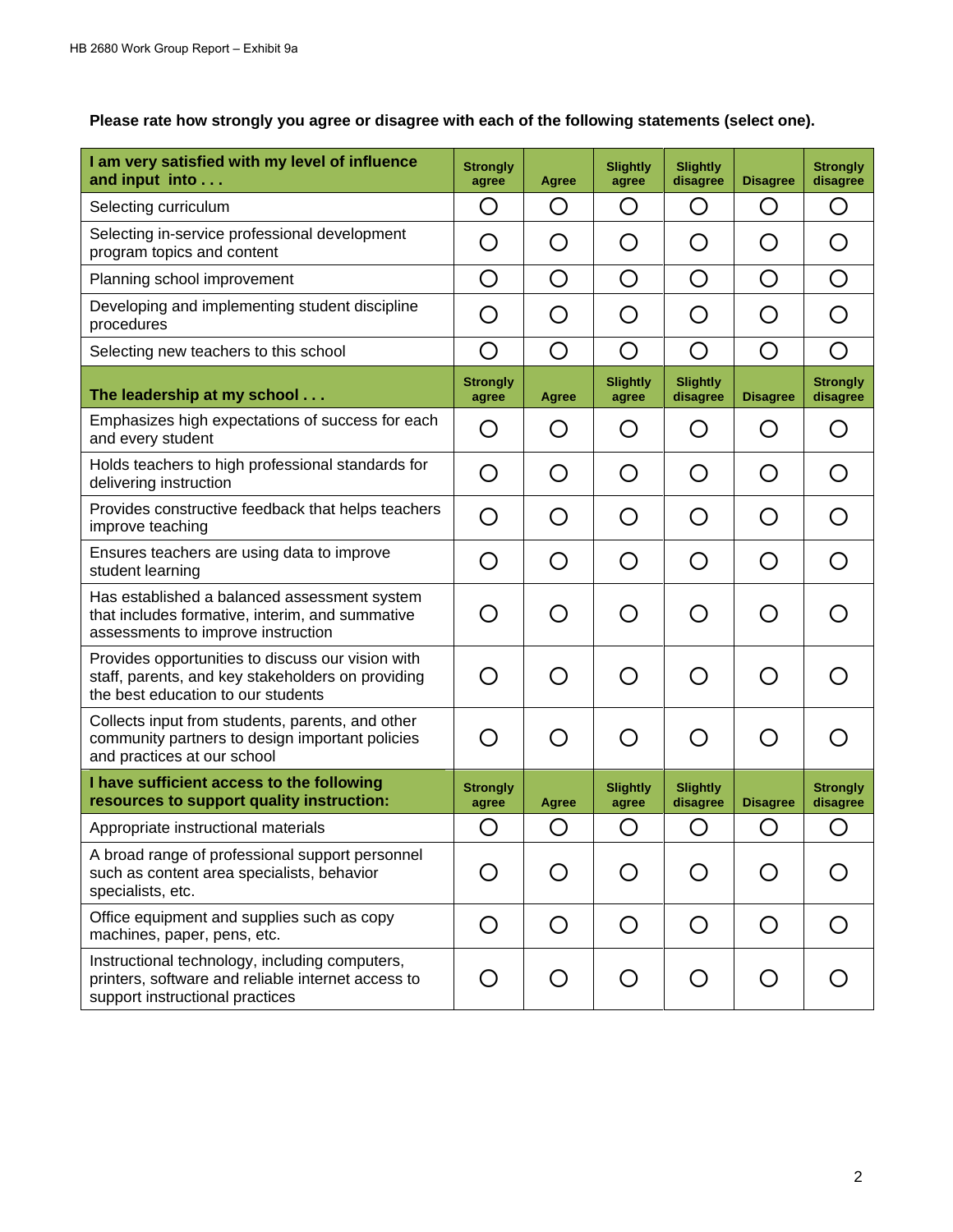### **Please indicate the types of data that YOU use for the following purposes (select all that apply).**

| <b>Assessment Purpose</b>                                                  | Teacher-<br>developed<br>classroom<br>assessments | School- or<br>district-<br>developed<br>assessments | <b>Purchased</b><br>(e.g., vendor<br>developed)<br>assessments | <b>Statewide</b><br>summative<br>assessments | <b>Other</b><br>classroom<br>data |
|----------------------------------------------------------------------------|---------------------------------------------------|-----------------------------------------------------|----------------------------------------------------------------|----------------------------------------------|-----------------------------------|
| Planning my classroom instruction                                          |                                                   |                                                     |                                                                |                                              |                                   |
| Developing curriculum                                                      |                                                   |                                                     |                                                                |                                              |                                   |
| Setting daily learning targets                                             |                                                   |                                                     |                                                                |                                              |                                   |
| Monitoring student progress                                                |                                                   |                                                     |                                                                |                                              |                                   |
| Identifying student learning gaps                                          |                                                   |                                                     |                                                                |                                              |                                   |
| Differentiating instruction for a<br>student and/or groups of students     |                                                   |                                                     |                                                                |                                              |                                   |
| Identifying students who require<br>additional interventions and support   |                                                   |                                                     |                                                                |                                              |                                   |
| Identifying interventions and support<br>to match individual student needs |                                                   |                                                     |                                                                |                                              |                                   |
| Differentiating instruction to<br>accommodate a student with an IEP        |                                                   |                                                     |                                                                |                                              |                                   |
| Examining longitudinal trends in<br>student achievement                    |                                                   |                                                     |                                                                |                                              |                                   |

#### **Please indicate the types of data that your SCHOOL uses for the following purposes (select all that apply).**

| <b>Assessment Purpose</b>                               | Teacher-<br>developed<br>classroom<br>assessments | School- or<br>district-<br>developed<br>assessments | <b>Purchased</b><br>(e.g., vendor<br>developed, )<br><b>assessments</b> | <b>Statewide</b><br>summative<br>assessments | <b>Other</b><br>classroom<br>data |
|---------------------------------------------------------|---------------------------------------------------|-----------------------------------------------------|-------------------------------------------------------------------------|----------------------------------------------|-----------------------------------|
| Monitoring student progress                             |                                                   |                                                     |                                                                         |                                              |                                   |
| Planning our school improvement<br>plan                 |                                                   |                                                     |                                                                         |                                              |                                   |
| Monitoring progress in our school<br>improvement plan   |                                                   |                                                     |                                                                         |                                              |                                   |
| Examining longitudinal trends in<br>student achievement |                                                   |                                                     |                                                                         |                                              |                                   |
| Planning professional learning and<br>supports          |                                                   |                                                     |                                                                         |                                              |                                   |
| Other (please describe):                                |                                                   |                                                     |                                                                         |                                              |                                   |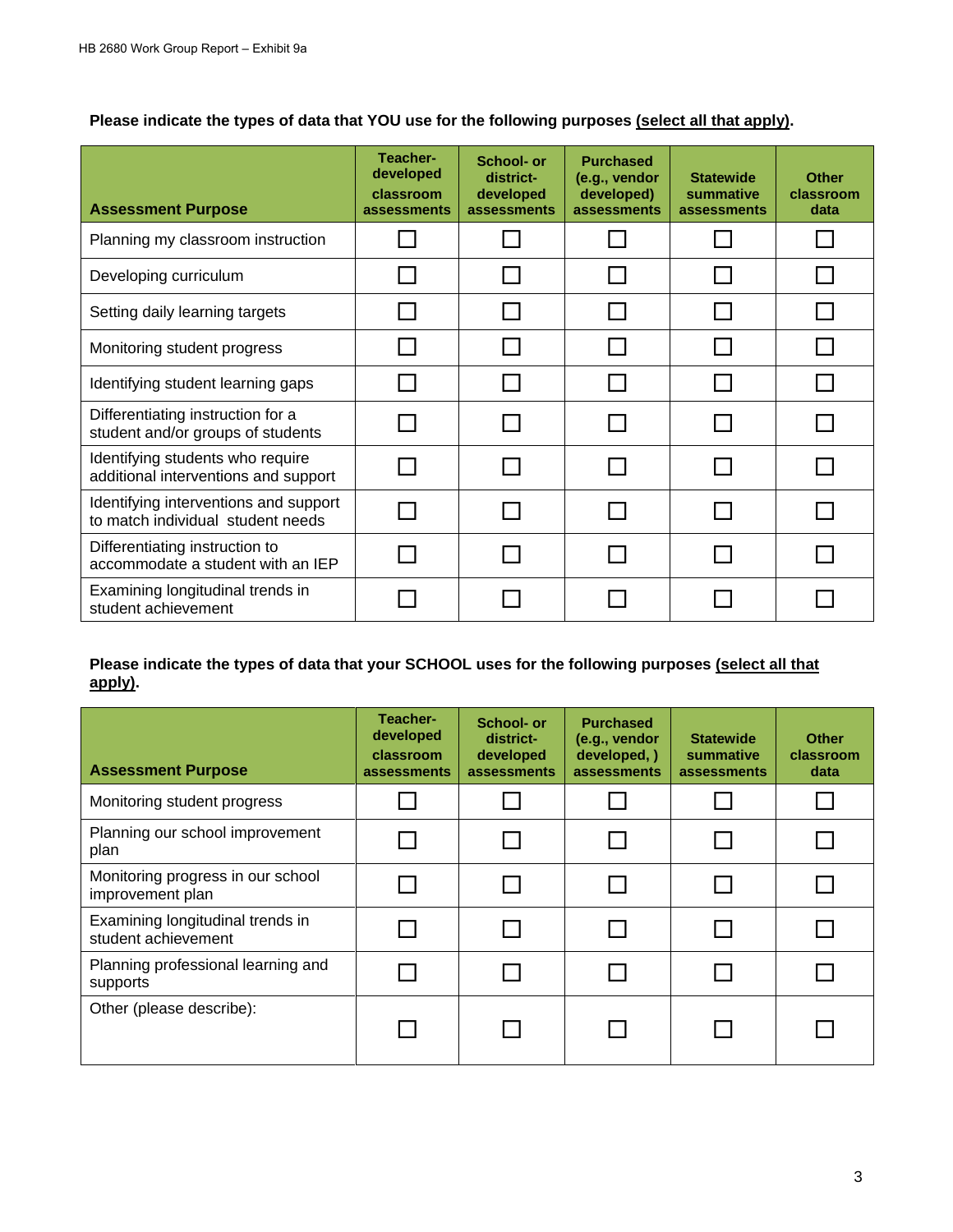**Please indicate if you have participated in the professional learning activities listed below and the level of positive effect on your teaching (select one in each section).** 

|                                                                                                 | <b>Participation</b> |            | Level of positive effect on the<br>quality of my teaching |                        |                                               |                 |
|-------------------------------------------------------------------------------------------------|----------------------|------------|-----------------------------------------------------------|------------------------|-----------------------------------------------|-----------------|
| <b>Professional Learning and Collaboration</b>                                                  | <b>Yes</b>           | <b>No</b>  | <b>No</b><br>effect                                       | <b>Small</b><br>effect | <b>Moderate</b><br>effect                     | Large<br>effect |
| Sharing general communication such as successes,<br>challenges, lessons learned with colleagues | O                    | O          | O                                                         | O                      | $\left(\begin{array}{c} 1 \end{array}\right)$ | O               |
| Collaborative planning time on understanding and<br>deconstructing the CCSS                     | O                    | O          | O                                                         | O                      | O                                             | O               |
| Collaborative planning time on aligning curriculum to<br>the CCSS                               | O                    | O          | O                                                         | O                      | O                                             | O               |
| Supervisor observations or classroom walk-throughs                                              | O                    | O          | O                                                         | O                      | O                                             | O               |
| Peer mentoring, observation and/or coaching                                                     | O                    | O          | O                                                         | O                      | O                                             | O               |
| Observation visits to other schools                                                             | $\bigcirc$           | O          | O                                                         | O                      | O                                             | O               |
| Instructional coaching to improve my teaching skills                                            | O                    | O          | O                                                         | O                      | O                                             | O               |
| Professional learning communities                                                               | O                    | O          | O                                                         | O                      | O                                             | O               |
| Workshops, conferences, or courses                                                              | O                    | ◯          | O                                                         | O                      | ◯                                             | O               |
| Professional learning on the following topics in<br>the past year:                              | <b>Yes</b>           | <b>No</b>  | <b>No</b><br>effect                                       | <b>Small</b><br>effect | <b>Moderate</b><br>effect                     | Large<br>effect |
| Using student assessment data                                                                   | O                    | O          | O                                                         | O                      | O                                             | O               |
| <b>Implementing CCSS</b>                                                                        | O                    | O          | O                                                         | $\bigcirc$             | O                                             | O               |
| Developing formative assessments                                                                | O                    | O          | O                                                         | O                      | O                                             | O               |
| Classroom management                                                                            | O                    | O          | O                                                         | $\bigcirc$             | O                                             | O               |
| Standards-based instructional strategies                                                        | O                    | O          | O                                                         | O                      | ◯                                             | O               |
| Culturally responsive instruction                                                               | O                    | O          | O                                                         | O                      | ◯                                             | O               |
| Meetings with teachers in my grade level or<br>content area to promote student success by       | <b>Yes</b>           | <b>No</b>  | <b>No</b><br>effect                                       | <b>Small</b><br>effect | <b>Moderate</b><br>effect                     | Large<br>effect |
| Setting goals                                                                                   | O                    | O          | O                                                         | O                      | O                                             | O               |
| Setting common grading and student assessment<br>practices                                      | O                    | O          | O                                                         | O                      | O                                             | O               |
| Developing formative or interim assessments                                                     | $\bigcirc$           | $\bigcirc$ | ◯                                                         | O                      | O                                             | O               |
| Reviewing formative or interim assessment results to<br>improve instruction                     | O                    | O          | O                                                         | O                      | O                                             | O               |
| Discussing student performance                                                                  | O                    | O          | O                                                         | O                      | O                                             | O               |
| Planning, aligning, and evaluating instructional<br>strategies                                  | O                    | O          | O                                                         | O                      | O                                             | O               |
| Discussing culturally responsive practices                                                      | O                    | O          | O                                                         | O                      | O                                             | O               |
| Discussing interventions for struggling students                                                | O                    | O          | O                                                         | O                      | O                                             | O               |